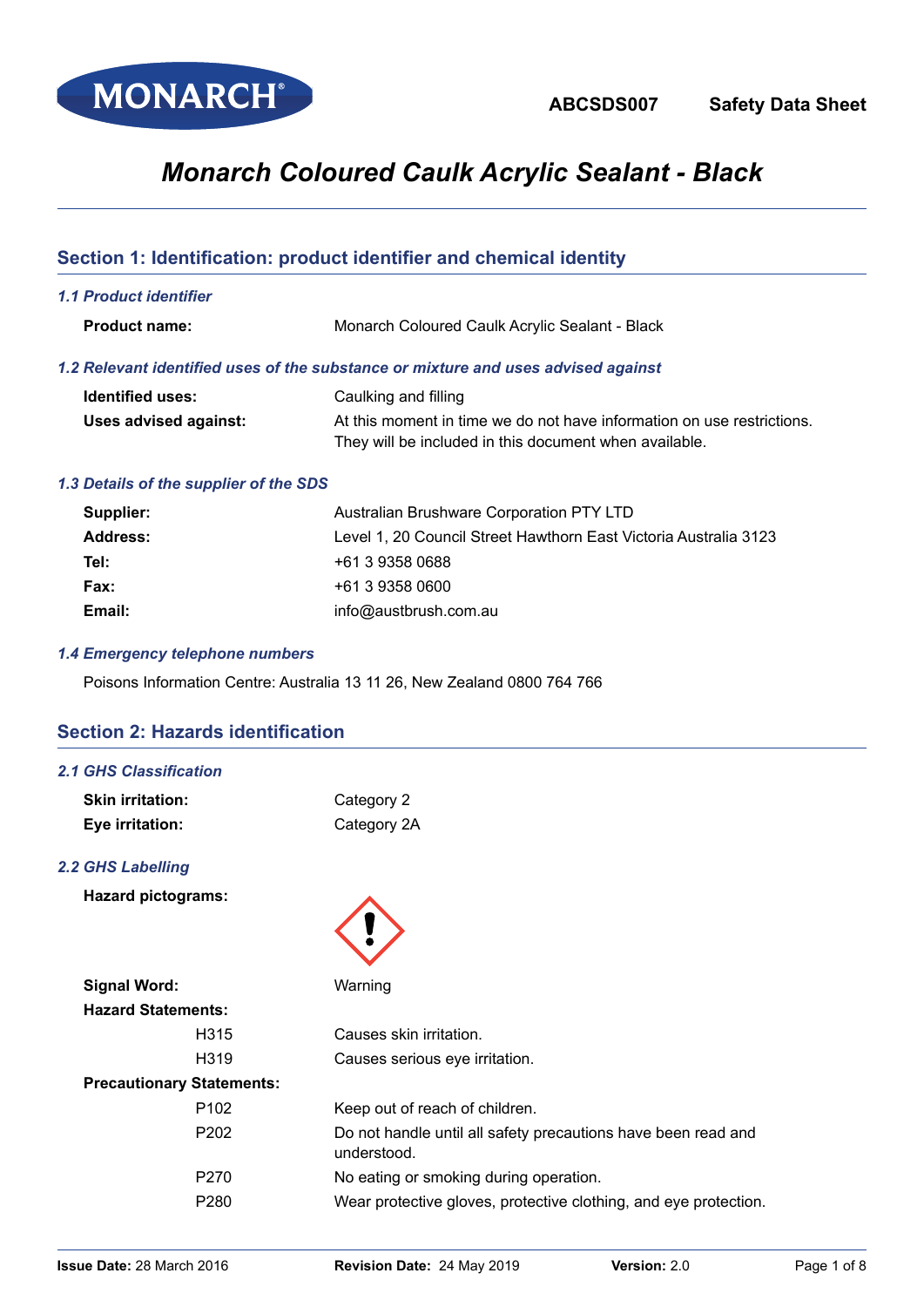

| P302+P352 | If on skin: Wash with plenty of water.                                                                                                                      |
|-----------|-------------------------------------------------------------------------------------------------------------------------------------------------------------|
|           | P305+P351+P313 If in eyes: Rinse cautiously with water for several minutes. Remove<br>contact lenses, if present and easy to do so and seek medical advice. |
|           | P301+P310+P330 If material is swallowed, wash mouth with water and obtain medical<br>attention immediately. Do not force the victim to vomit.               |
| P410+P403 | Stay away from direct sunlight, heat, and humidity.                                                                                                         |
| P402+P404 | Store in a dry place. Store in a closed container.                                                                                                          |

# *2.3 Other Hazards*

No information available.

# **Section 3: Composition and information on ingredients**

#### *3.1 Pure substance/mixture*

**Mixture** 

#### *3.2 Hazardous components*

| <b>Chemical Name:</b> | CAS:       | <b>Classification:</b>                                                | Weight%   |
|-----------------------|------------|-----------------------------------------------------------------------|-----------|
| Calcium Carbonate     | 1317-65-3  | Skin Irrit. 2 H315; Eye Irrit. 2 H319; Eye Dam. 1 H318                | $15 - 30$ |
| Titanium Dioxide      | 13463-67-7 | Carc. 2 H351; STOT SE 3 H335; Eye Irrit. 2 H319; Acute<br>Tox. 4 H332 | $0 - 5$   |
| Diisonoyl phthalate   | 28553-12-0 | Aquatic Acute 1 H400; Acute Tox. 4 H332                               | $0 - 5$   |

\*The specific chemical identity and/or exact percentage (concentration) of this composition has been withheld as a trade secret.

# **Section 4: First aid measures**

### *4.1 Description of necessary first aid measures*

| <b>General advice:</b>   | In the case of an accident or if you feel unwell, seek medical advice<br>immediately with this document, refer to the following:                                                            |
|--------------------------|---------------------------------------------------------------------------------------------------------------------------------------------------------------------------------------------|
| If inhaled:              | Remove victim to fresh air and keep at rest in a position comfortable for<br>breathing. Get medical advice/attention if victim feels unwell.                                                |
| In case of skin contact: | Immediately flush skin with soap and plenty of water. Remove<br>contaminated clothing and shoes. Get medical attention. Wash<br>clothing before reuse. Thoroughly clean shoes before reuse. |
| In case of eye contact:  | Immediately flush eyes with plenty of water for at least 15 minutes.<br>If easy to do so, remove contact lens. Get medical attention.                                                       |
| If swallowed:            | DO NOT induce vomiting. Get medical attention. Rinse mouth thoroughly<br>with water.                                                                                                        |

# *4.2 Most important symptoms and effects, both acute and delayed*

May cause an allergic skin reaction.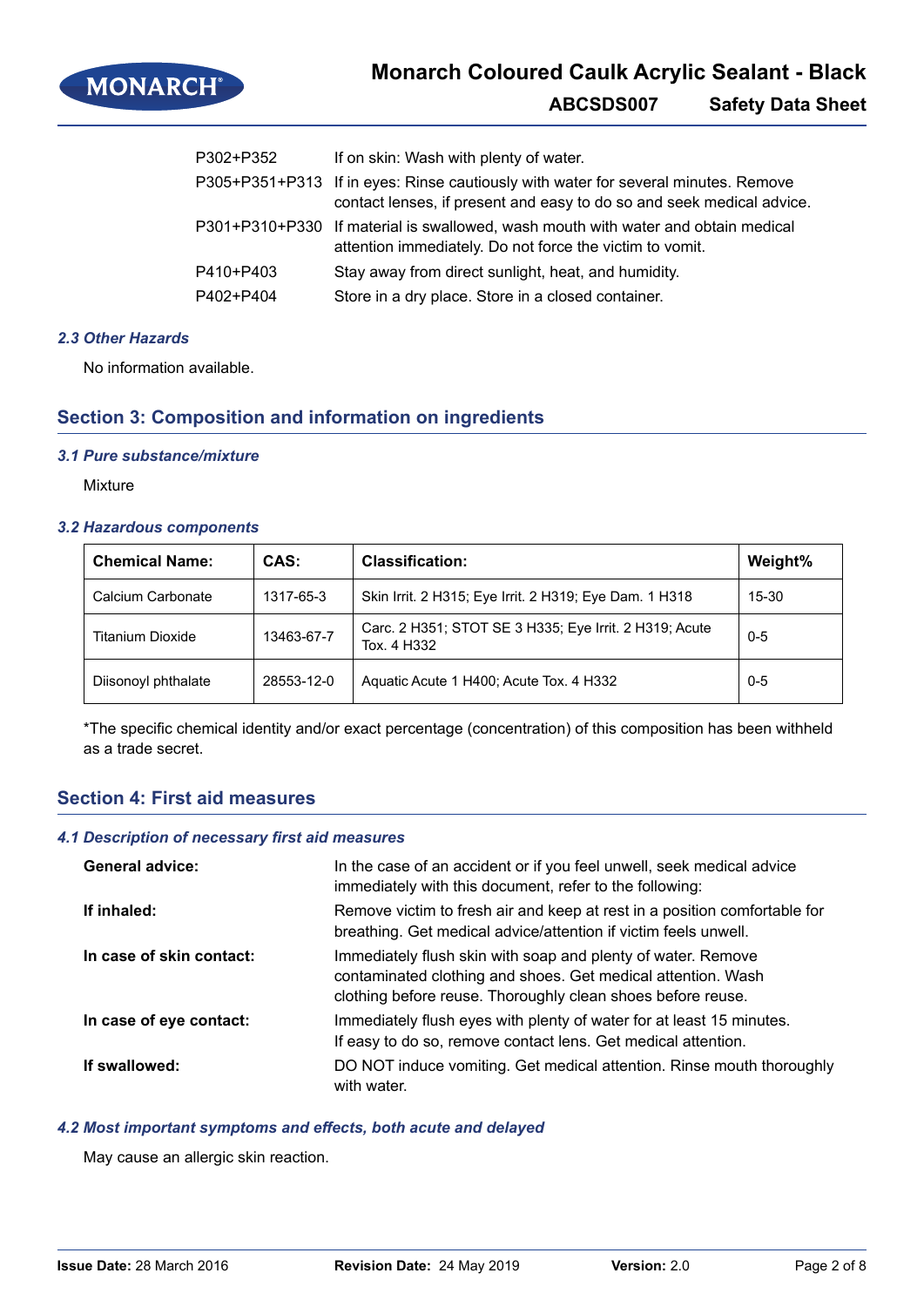

## *4.3 Protection of first-aiders*

First Aid responders should pay attention to self-protection, and use the recommended personal protective equipment when the potential for exposure exists.

#### *4.4 Notes to physician:*

Treat symptomatically and supportively.

# **Section 5: Firefighting measures**

#### **Fire hazard:**

Not flammable.

#### **Flash point:**

Above 90ºC (Closed cup)

#### **Suitable extinguishing media:**

Water spray, Alcohol-resistant foam, Carbon dioxide (CO<sup>2</sup>), Dry chemical powder.

#### **Unsuitable extinguishing media:**

None known.

#### **Specific hazards during fire-fighting:**

Exposure to combustion products may be a hazard to health.

#### **Hazardous combustion products:**

Irritating organic vapours may be formed.

#### **Specific extinguishing methods:**

Use extinguishing measures that are appropriate to local circumstances and the surrounding environment. Use water spray to cool unopened containers. Remove undamaged containers from fire area if it is safe to do so. Evacuate area.

#### **Protective equipment for firefighters:**

In the event of fire, wear self-contained breathing apparatus. Use personal protective equipment.

## **Section 6: Accidental release measures**

#### *6.1 Personal protection*

Use personal protective equipment. Keep unprotected persons away.

#### *6.2 Environmental protection*

Discharge into the environment must be avoided.

Prevent further leakage or spillage if safe to do so.

Retain and dispose of contaminated wash water.

Local authorities should be advised if significant spillages cannot be contained.

#### *6.3 Methods and materials for containment and cleaning up*

Soak up with inert absorbent material.

For large spills, provide dyking or other appropriate containment to keep material from spreading. If dyked material can be pumped, store recovered material in appropriate container.

Clean up remaining materials from spill with suitable absorbent.

Local or national regulations may apply to releases and disposal of this material, as well as those materials

**Issue Date:** 28 March 2016 **Revision Date:** 24 May 2019 **Version:** 2.0 Page 3 of 8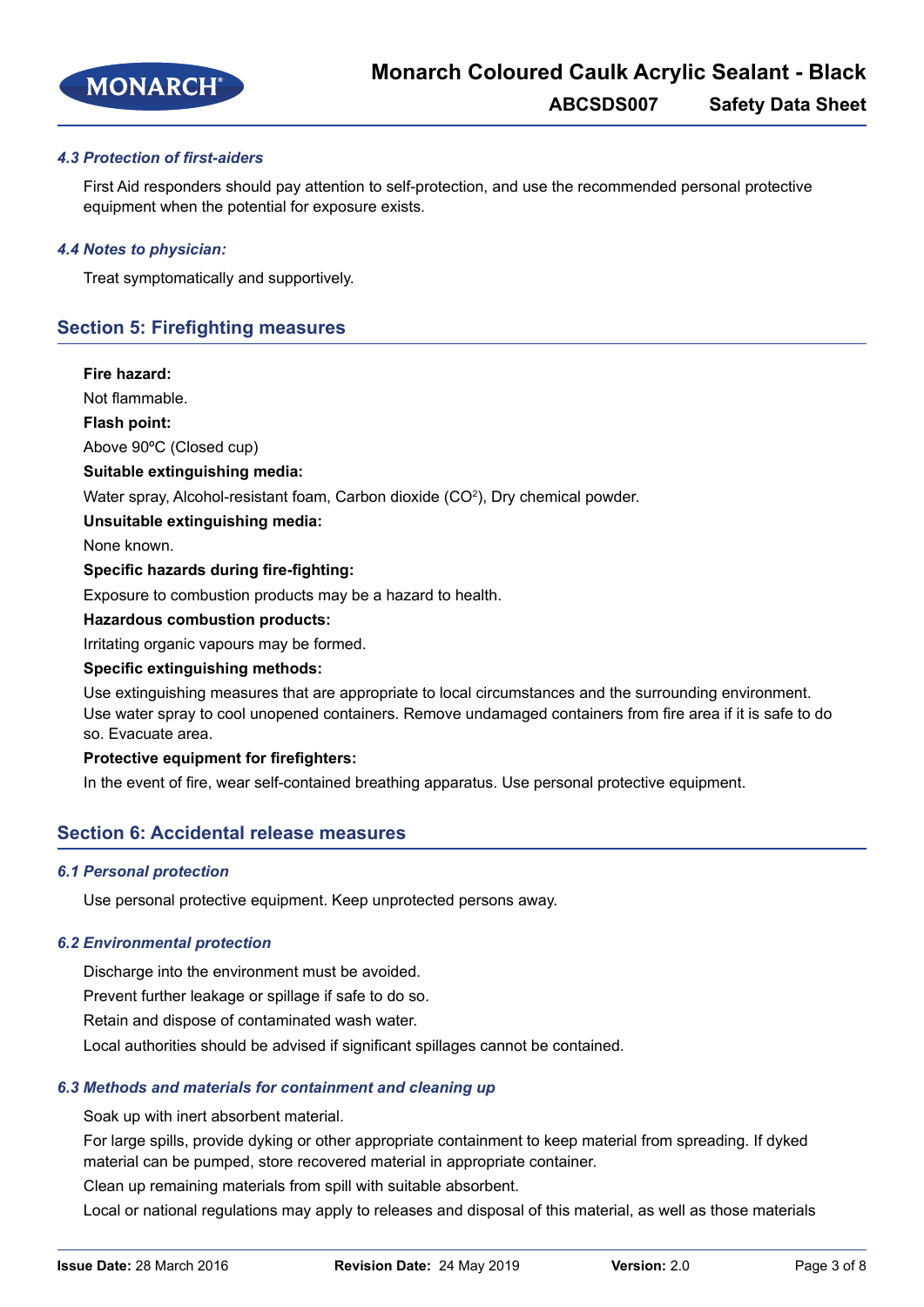

and items employed in the clean up of releases. You will need to determine which regulations are applicable.

#### *6.4 Reference to other sections*

See Section 7 for more information. See section 8 for more information.

See section 13 for more information.

See section 15 for more information.

# **Section 7: Handling and storage**

#### *7.1 Local/Total ventilation*

Use only with adequate ventilation.

## *7.2 Precautions for safe handling*

Use only as directed on the label. Do not swallow and get in eyes. Handle in accordance with good hygiene and safety practice. Keep away from water, fire, heat and oxide. Protect from moisture. Take care to prevent spills, waste and minimize release to the environment. Persons susceptible to allergic reactions should not handle this product.

#### *7.3 Conditions for safe storage.*

Keep in properly labelled containers. Store locked up. Store in accordance with the particular national regulations.

#### *7.4 Materials to avoid*

Strong oxidizing agents, organic peroxides, acids, foodstuffs, explosives, heat

# **Section 8: Exposure controls and personal protection**

## *8.1 Components with workplace control parameters*

No further relevant information available.

#### *8.2 Exposure controls*

**Personal protective equipment:**



**Respiratory protection:** Use respiratory protection unless adequate local exhaust ventilation is provided or exposure assessment demonstrates that exposures are within recommended exposure guidelines. In case of brief exposure or low pollution use respiratory filter device. In case of intensive or longer exposure use self-contained respiratory protective device. **Hand protection:** Choose gloves to protect hands against chemicals depending on the concentration and quantity of the hazardous substance and specific to place of work. For special applications, we recommend clarifying the resistance to chemicals of the aforementioned protective gloves with the glove manufacturer. Wash hands before breaks and at the end of workday. **Eye protection:** Safety goggles.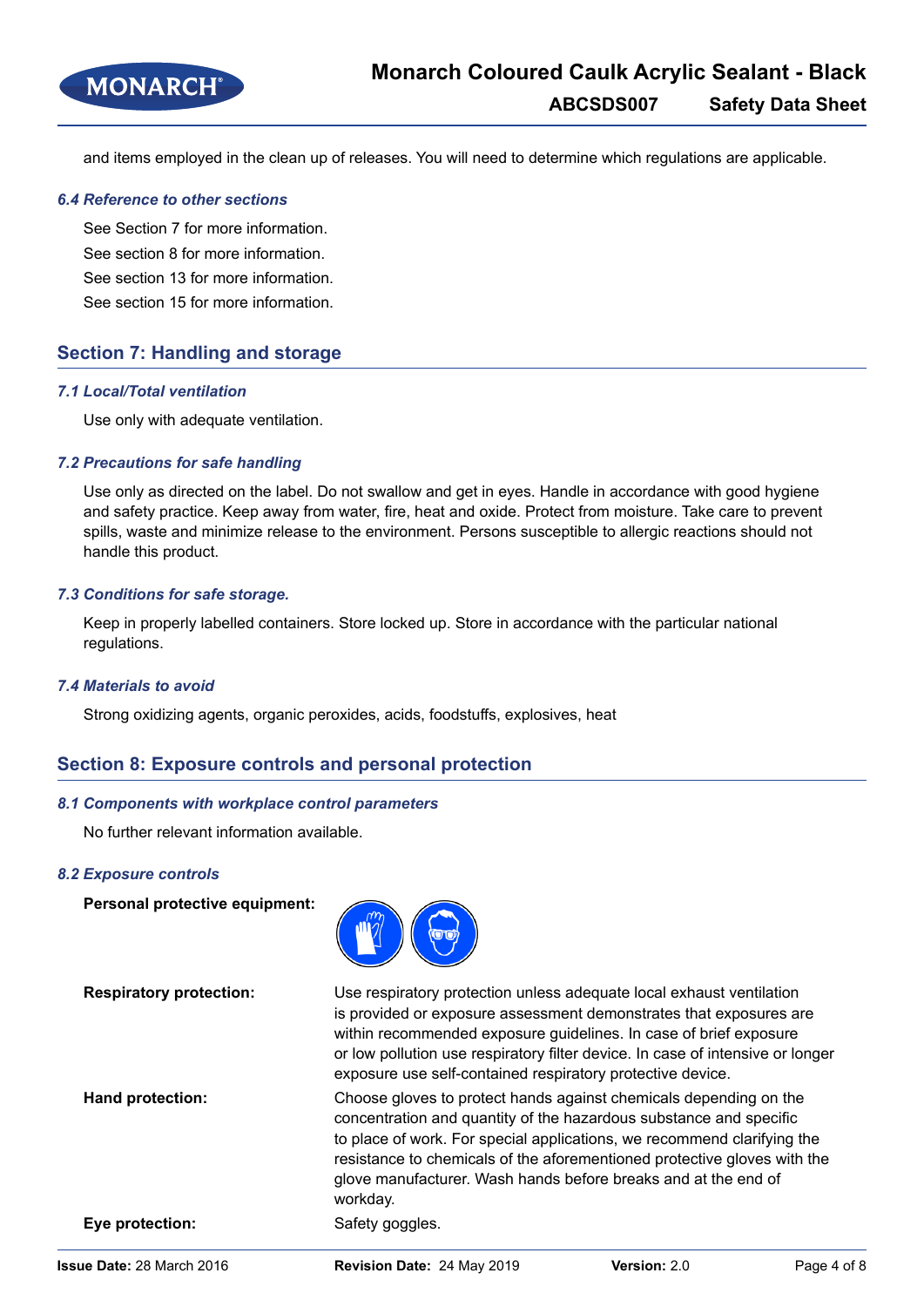| <b>MONARCH®</b>           | <b>Monarch Coloured Caulk Acrylic Sealant - Black</b>                                                                                                                                                                                   |                          |
|---------------------------|-----------------------------------------------------------------------------------------------------------------------------------------------------------------------------------------------------------------------------------------|--------------------------|
|                           | ABCSDS007                                                                                                                                                                                                                               | <b>Safety Data Sheet</b> |
| Skin and body protection: | Select appropriate protective clothing based on chemical resistance<br>data and an assessment of the local exposure potential. Skin contact<br>must be avoided by using impervious protective clothing (gloves,<br>aprons, boots, etc). |                          |
| <b>Hygienic measures:</b> | Ensure that eye flushing systems and safety showers are located close to<br>the working place. When using do not eat, drink or smoke. Wash<br>contaminated clothing before reuse. Do not inhale gases / fumes /<br>aerosols.            |                          |

# **Section 9: Physical and chemical properties**

# *9.1 Information on basic physical and chemical properties*

| Appearance:                     | Paste                                                   |
|---------------------------------|---------------------------------------------------------|
| Colour:                         | <b>Black</b>                                            |
| Odour:                          | Slight                                                  |
| pH:                             | 7                                                       |
| <b>Melting point:</b>           | N/A                                                     |
| <b>Boiling point:</b>           | N/A                                                     |
| <b>Flash point:</b>             | $>90^{\circ}$ C                                         |
| <b>Flammability:</b>            | N/A                                                     |
| <b>Explosion area:</b>          | N/A                                                     |
| Vapour pressure:                | N/A                                                     |
| <b>Relative vapour density:</b> | N/A                                                     |
| Density:                        | $1.65$ g/ml                                             |
| <b>Solubility in water:</b>     | $<$ 1 g/L                                               |
| <b>Explosive properties:</b>    | Not explosive                                           |
| <b>Oxidizing properties:</b>    | The substance or mixture is not classified as oxidizing |
|                                 |                                                         |

Remark: These values are not intended for use in preparing specifications.

# **Section 10: Stability and reactivity**

## *10.1 Reactivity*

Not classified as a reactivity hazard.

## *10.2 Chemical stability*

Stable under normal conditions.

## *10.3 Possibility of hazardous reactions*

No data available.

## *10.4 Conditions to avoid*

Exposure to moisture.

## *10.5 Incompatible materials*

Material starts to cure in the presence of humid air or moisture.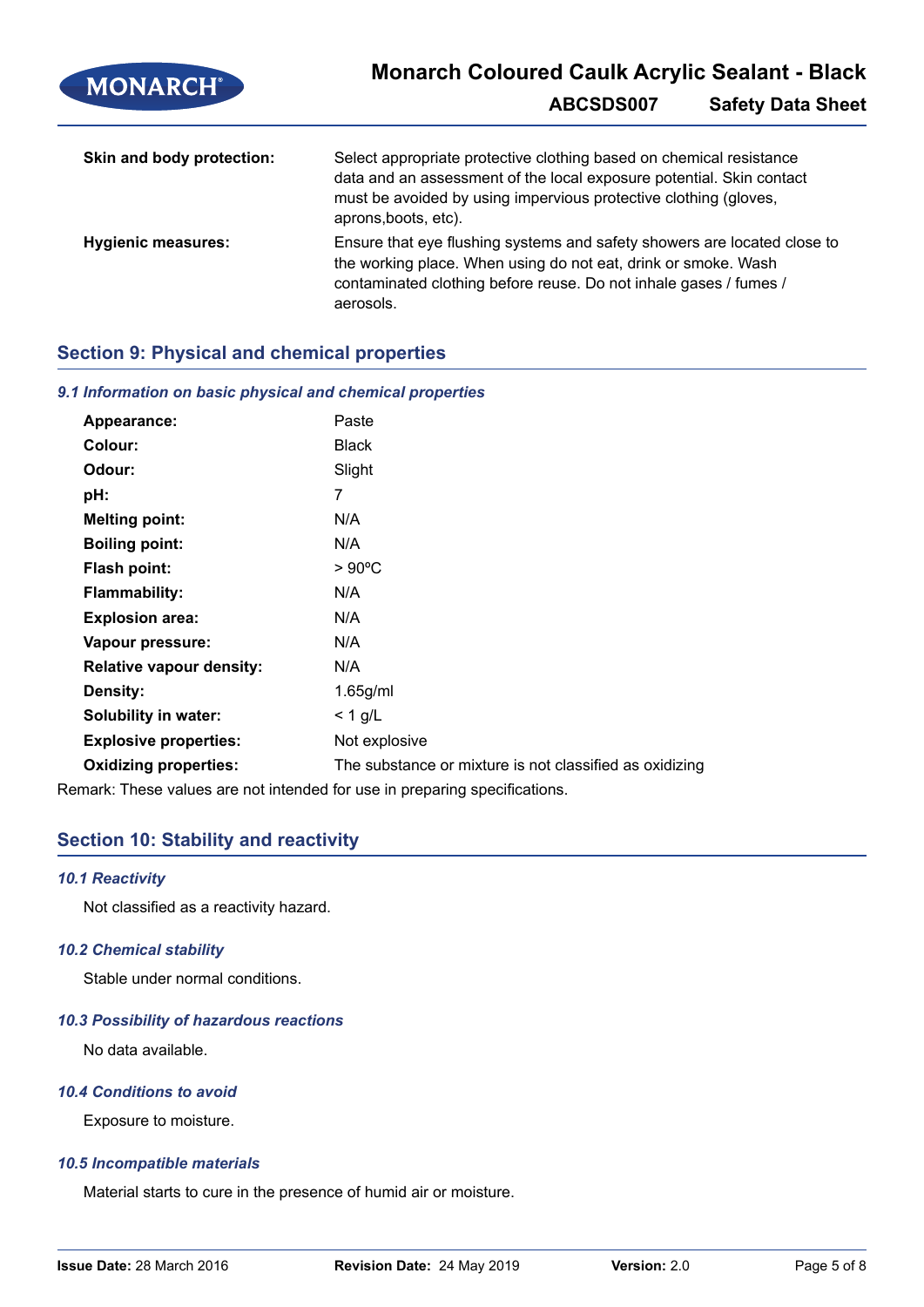

# *10.6 Hazardous decomposition of product*

During a fire this material may form carbon dioxide, carbon monoxide and nitrogen oxide.

# **Section 11: Toxicological information**

#### *11.1 Information on likely routes of exposure*

Skin contact, Ingestion, Eye contact.

#### *11.2 Potential health effects/symptoms*

| Inhalation:          | May cause cough, headache, sore throat, and passing out.  |
|----------------------|-----------------------------------------------------------|
| <b>Skin contact:</b> | Causes skin irritation. May cause allergic skin reaction. |
| Eye contact:         | Causes serious eye irritation.                            |
| Ingestion:           | Not expected to be harmful by ingestion.                  |

#### *11.3 Acute toxicity*

Not classified based on available information.

# **Section 12: Ecological information**

Not classified based on available information.

# **Section 13: Disposal considerations**

# *13.1 Disposal methods* **Waste from residues:** Dispose of in accordance with local regulations. **Contaminated packaging:** Empty containers should be taken to an approved waste handling site for recycling or disposal. Do not pierce or burn, even after use. If not otherwise specified: Dispose of as unused product.

# **Section 14: Transport information**

| ADR:                                                                      | Not regulated as a dangerous good. |  |
|---------------------------------------------------------------------------|------------------------------------|--|
| <b>UNRTDG:</b>                                                            | Not regulated as a dangerous good. |  |
| <b>IATA-DGR:</b>                                                          | Not regulated as a dangerous good. |  |
| IMDG-Code:                                                                | Not regulated as a dangerous good. |  |
| Transport in bulk according to Annex II of MARPOL 73/78 and the IBC Code: |                                    |  |

Not applicable for product as supplied.

# **Section 15: Regulatory information**

Safety, health and environmental regulations/legislation specific for the substance or mixture.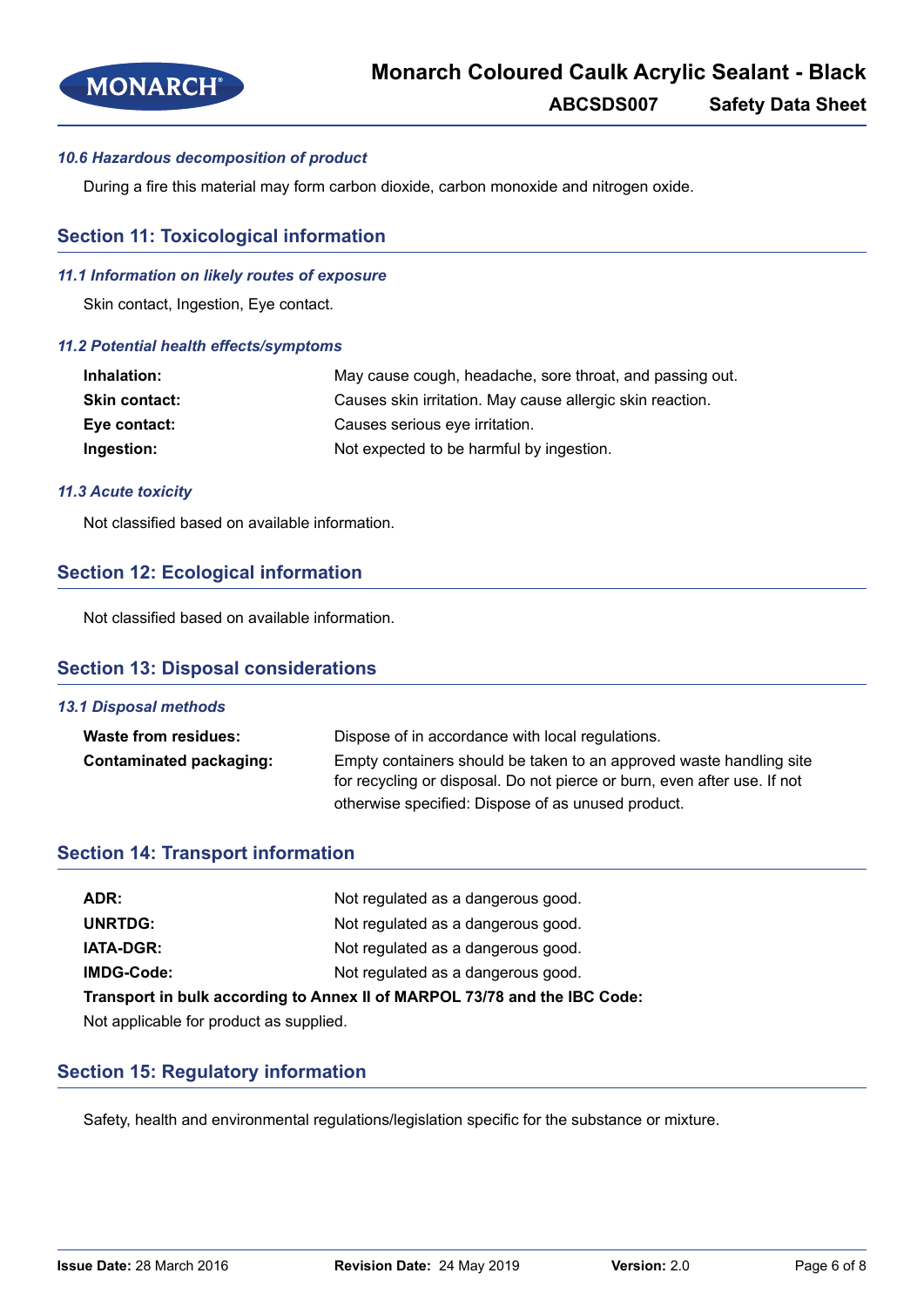# **Section 16: Other information**

# *16.1 Revision Information*

| Date of the previous revision: | 22 July 2016    |
|--------------------------------|-----------------|
| Date of this revision:         | 24 May 2019     |
| <b>Revision summary:</b>       | Text formatting |

# *16.2 Full text of other abbreviations*

| <b>ADN</b>    | European Agreement concerning the International Carriage of Dangerous Goods by Inland<br>Waterways            |
|---------------|---------------------------------------------------------------------------------------------------------------|
| <b>ADR</b>    | European Agreement concerning the International Carriage of Dangerous Goods by Road                           |
| <b>AICS</b>   | Australian Inventory of Chemical Substances                                                                   |
| <b>ACGIH</b>  | American Conference of Governmental Industrial Hygienists                                                     |
| <b>AIHA</b>   | American Industrial Hygiene Association                                                                       |
| <b>ASTM</b>   | American Society for the Testing of Materials                                                                 |
| <b>ATE</b>    | acute toxicity estimate                                                                                       |
| bw            | Body weight                                                                                                   |
| <b>CEIL</b>   | Ceiling                                                                                                       |
| <b>CMRG</b>   | <b>Chemical Manufacturer's Recommended Guidelines</b>                                                         |
| <b>CMR</b>    | Carcinogen, Mutagen or Reproductive Toxicant                                                                  |
| <b>DIN</b>    | Standard of the German Institute for Standardisation                                                          |
| <b>DSL</b>    | Domestic Substances List (Canada)                                                                             |
| <b>ECx</b>    | Concentration associated with x% response                                                                     |
| <b>ELx</b>    | Loading rate associated with x% response                                                                      |
| <b>EmS</b>    | <b>Emergency Schedule</b>                                                                                     |
| <b>ENCS</b>   | Existing and New Chemical Substances (Japan)                                                                  |
| <b>ErCx</b>   | Concentration associated with x% growth rate response                                                         |
| <b>GHS</b>    | Globally Harmonized System                                                                                    |
| <b>GLP</b>    | <b>Good Laboratory Practice</b>                                                                               |
| <b>IARC</b>   | International Agency for Research on Cancer                                                                   |
| <b>IATA</b>   | International Air Transport Association                                                                       |
| <b>IBC</b>    | International Code for the Construction and Equipment of Ships carrying Dangerous<br><b>Chemicals in Bulk</b> |
| <b>IC50</b>   | Half maximal inhibitory concentration                                                                         |
| <b>ICAO</b>   | International Civil Aviation Organization                                                                     |
| <b>IECSC</b>  | Inventory of Existing Chemical Substances in China                                                            |
| <b>IMDG</b>   | International Maritime Dangerous Goods                                                                        |
| <b>IMO</b>    | International Maritime Organization;                                                                          |
| <b>ISHL</b>   | Industrial Safety and Health Law (Japan);                                                                     |
| <b>ISO</b>    | International Organisation for Standardization                                                                |
| <b>KECI</b>   | Korea Existing Chemicals Inventory                                                                            |
| <b>LC50</b>   | Lethal Concentration to 50 % of a test population                                                             |
| <b>LD50</b>   | Lethal Dose to 50% of a test population (Median Lethal Dose)                                                  |
| <b>MARPOL</b> | International Convention for the Prevention of Pollution from Ships                                           |
| n.o.s.        | Not Otherwise Specified                                                                                       |